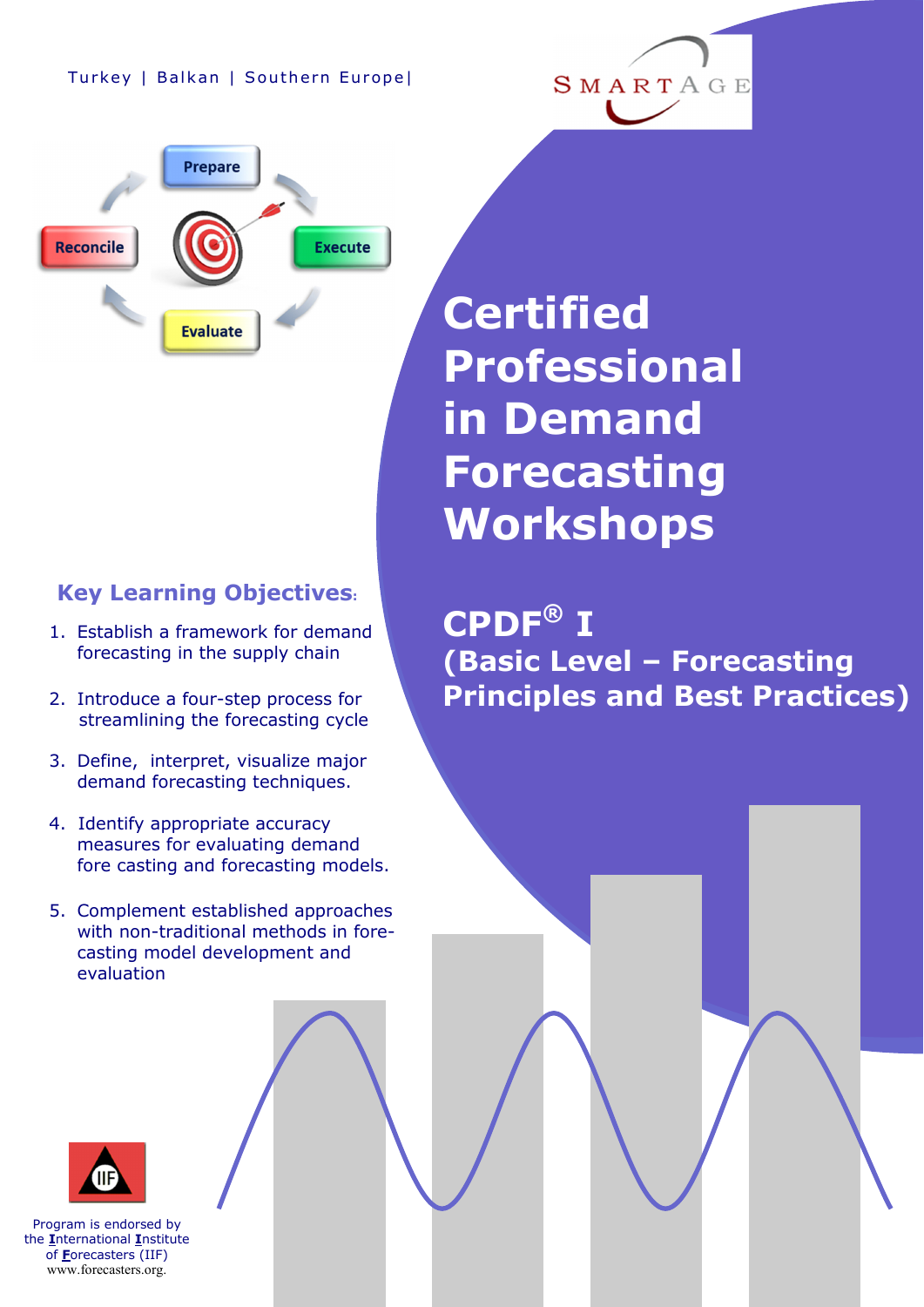## **CPDF\_I Basic Level Program**

#### **WHY STUDY WITH US?**

#### 1.International trainers

2.Trainers have long and global experience in demand management and forecasting.

3.High quality and excellent style of delivery with participative debate and discussion, case studies.

4.Blended elearning service through a unique Online Web Platform designed exclusively for CPDF Students.

5.100% Student pass rate, endorsed by past and present students in the region.

6.Abilities to enhance local demand date with international experience and theories.

7.Interchange demand forecasting experience management with local culture and knowledge.

# Who Should Attend

Demand Forecasters Supply Chain Managers<br>Demand planness **Teply Chain Mana**<br>Demand planners<br>Supply play Supply planners<br>Producti **Tapply planners<br>Production Managers<br>Operations Managers Conduction Managers<br>Operations Managers<br>Financial analytics Financial analysts**<br>Market analysts Market analysts Researchers



## **Our Training Partner**

## DEPERIS

Delphus Inc. i(www.delphus.com )s a privately held corporation, headquartered in Morristown, New Jersey.

#### Established in 1987, the

company has been dedicated to providing strategic market analyses, forecasting software tools and data mining solutions for sales and marketing managers, inventory and production planners in manufacturing, distribution, retail firms and hospital management operations. Delphus clients list contains names like: Kodak, Lucent Technologies, IBM, TAP Pharmaceutical, Pfizer, and more.

### **Program Leader**

 **Dr. Hans Levenbach** is the founder and President of Delphus Inc., which specializes in predictive-analytic solutions for demand planning in supply chain organizations. He is also an elected Fellow, former President and Treasurer of the



International Institute of Forecasters (IIF). He has been a member of the editorial board of Foresight Journal, the practitioner journal published by the IIF. He is also a member of APICS, INFORMS, American Statistical Association and an elected member of the International Statistics Institute.

> Hans has been instrumental in designing the "Certified Professional Demand Forecaster" (CPDF®) curriculum .www.cpdftraining.org/curriculum.htm

## **What is The CPDF®?**

This is a certification program for demand forecasters and planners working in supply chain industries. The International Institute of Forecasters (IIF), a thirty-four year-old non-profit membership organization whose purpose is to advance knowledge and research in forecasting, has endorsed it. The CPDF program is a 200 hours curriculum comprised of three modules, Basic, Master and Pro. Certification can be earned at each of the three levels. The CPDF qualification will address multidimensional job roles in demand forecasting such as data display and validation, database management, dashboard display, understanding quantitative and qualitative projection techniques, model creation and execution, forecast accuracy measurement, model and forecaster performance analysis, organization, and collaborative planning.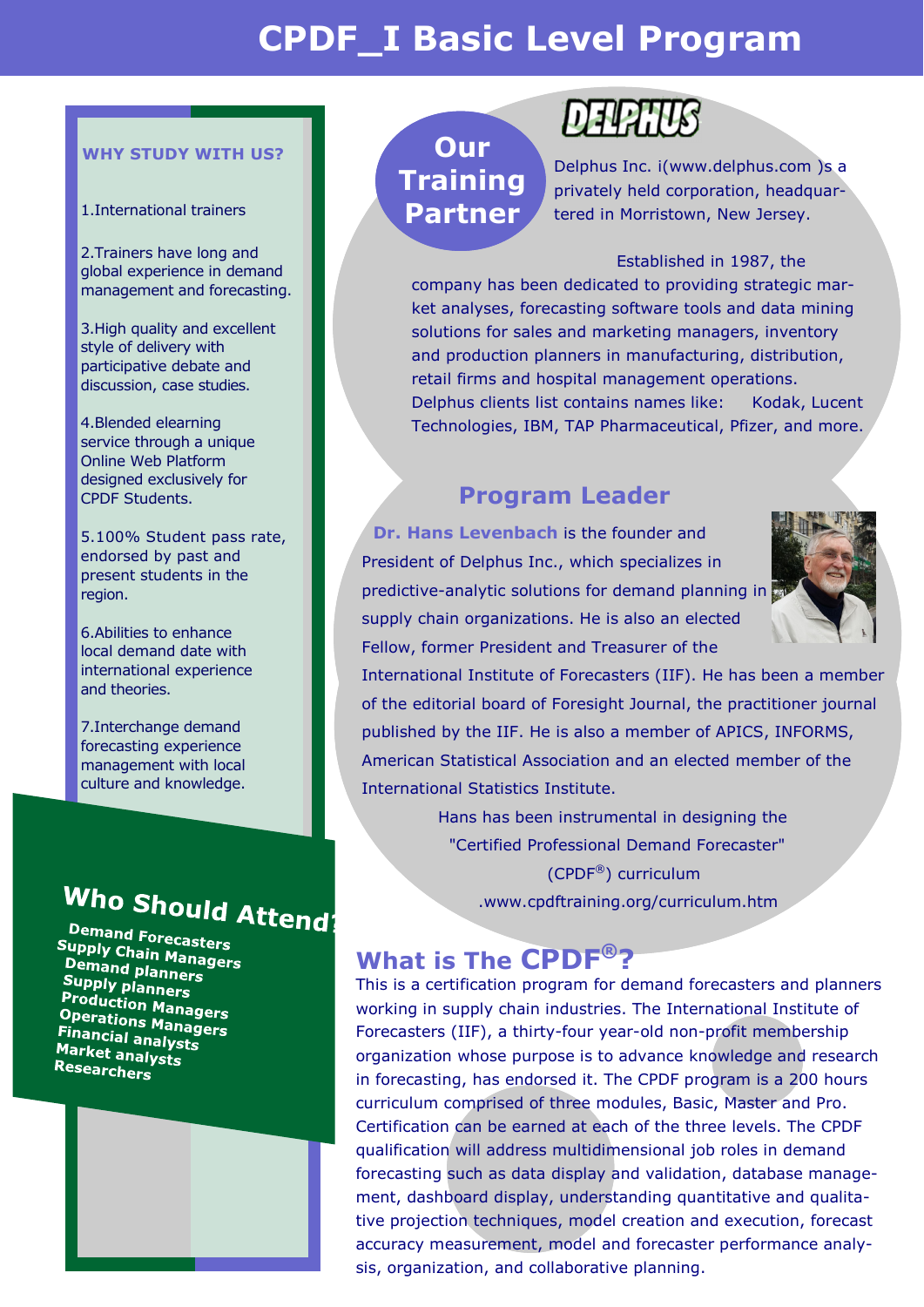#### **CPDF\_I Basic Level: Hands-on workshop overview**

#### **Day 1**

#### **Part 0 -** *Pre-course Computer Workshop*

#### **Part I** - Demand Forecasting in the Supply Chain

- ◊ What is demand forecasting?
- ◊ Demand Forecasting and the evolution of Supply Chain
- ◊ Who will use the forecast and what are their data needs?
- ◊ Forecasting as a structured process– The PEER Model

**Workshop 1**: Uncovering Drivers of Demand for New Product/ Service Forecasting

#### **Part II** - Framing the Demand Forecasting Job

- ◊ Data exploration– Learning from actual examples
- ◊ Judging the quality of data
- ◊ Handling unusual events and outliers
- ◊ What are forecasting models?- Quantitative vs. qualitative methods
- ◊ Evaluating forecasts and forecasting models
- ◊ Combining and reconciling the final forecast

**Workshop 2**: Exploring Trend and Seasonal Variation. Cases: Ice Cream and Tourism Industry

#### **Part III** - How To Use Components of a Time Series

- ◊ Moving averages for smoothing kinks out of data
- ◊ Finding the lift in promotions with moving medians
- ◊ Identifying day-of-week effects through ANOVA methods
- ◊ Creating additive and multiplicative seasonal factors
- ◊ Seasonal adjustment of time series

**Workshop 3**: Creating Projections with the RMA Decomposition Technique. Cases: Automobile and Energy Industry

#### **Part IV** – Forecasting with Exponential Smoothing Models

- ◊ Why use Naïve forecasting techniques?
- ◊ Types of smoothing weights
- ◊ Forecasting profiles for exponential smoothing
- ◊ Applying univariate time series techniques
- ◊ Handling special events with exponential smoothing models
- ◊ Scenario forecast
- ◊ Product lifecycle

**Workshop 4**: Forecasting with Short-term Forecasting Models :

#### **Day 2**

#### **Part V** – Measuring Forecast Accuracy

- ◊ Basis of accuracy measurement: Bias and Precision
- ◊ Forecasting accuracy vs. forecasting errors
- ◊ Goodness of fit versus forecast performance
- ◊ Cost of inaccurate forecasts
- ◊ Waterfall charts and accuracy measurement

 **Workshop 5**: Root Cause Analysis and Exception Reporting. Case: Motorcycle Industry

#### **Part VI** - Tracking Tools

- ◊ Ladder chart for monitoring forecast model results
- ◊ Prediction-Realization Diagram and the business cycle
- ◊ Prediction intervals for time series forecasts
- ◊ Cumulative tracking signals– Trigg's tracking signal

 **Workshop 6**: Creating a Time-Phased Order Forecast for Replenishment Planning

## **CPDF Certification Curriculum Overview**

Each Level of the CPDF program consists of both instructor-led workshop training hours, and independent hours to be accomplished through self-paced e-learning environment. The successful completion of each level will qualify participants to earn a certificate, CPDF levels & certificates are described below:

Level I : CPDF Principles and Best Practices - Certificate in Demand Forecasting Practice

| 90<br>Training<br>Hours | 15 h |
|-------------------------|------|
|                         | 75.  |

ours hands-on workshop

ours, 6 work sheets E-learning

Level II : CPDF Master - Certificate in Demand Forecasting Proficiency

15 hours hands-on workshop **Training** 

45 hours, 6 work sheets E-learning **Hours** 

Level III : CPDF Pro - Certificate in Demand Forecasting Professionalism

50 **Training Hours** 

60

20 hours hands-on workshop

30 hours, 6 work sheets E-learning

#### **Program Requirements:**

- College degree or Job experience
- Reasonable experience in MS Excel
- Acceptable level of English language

#### **Program Assessment:**

- Full attendance of hands-on workshops is required
- Successful submission of required worksheets through e-learning system
- CPDF is not a test-based program.

#### **It's a hand-on workshop. Please bring your own laptops to run the computer exercises!!**



**Part VII** - Practical Uses of the Forecast

- ◊ Marketing Promotion planning
- ◊ Sales– Pricing: Elasticities
- ◊ Operations Safety stock and inventory forecasting
- ◊ Finance Rolling forecasts

 **Workshop 07**: Simulated Forecasting Work Cycle. Case - Consumer Electronics Industry

#### **Part VIII** - Implementing a Forecasting Process

- ◊ Successful Implementation Strategies
- ◊ Integration with Supply Chain
- ◊ Sales and Operations Planning (S&OP)
- ◊ Best-in-breed demand management